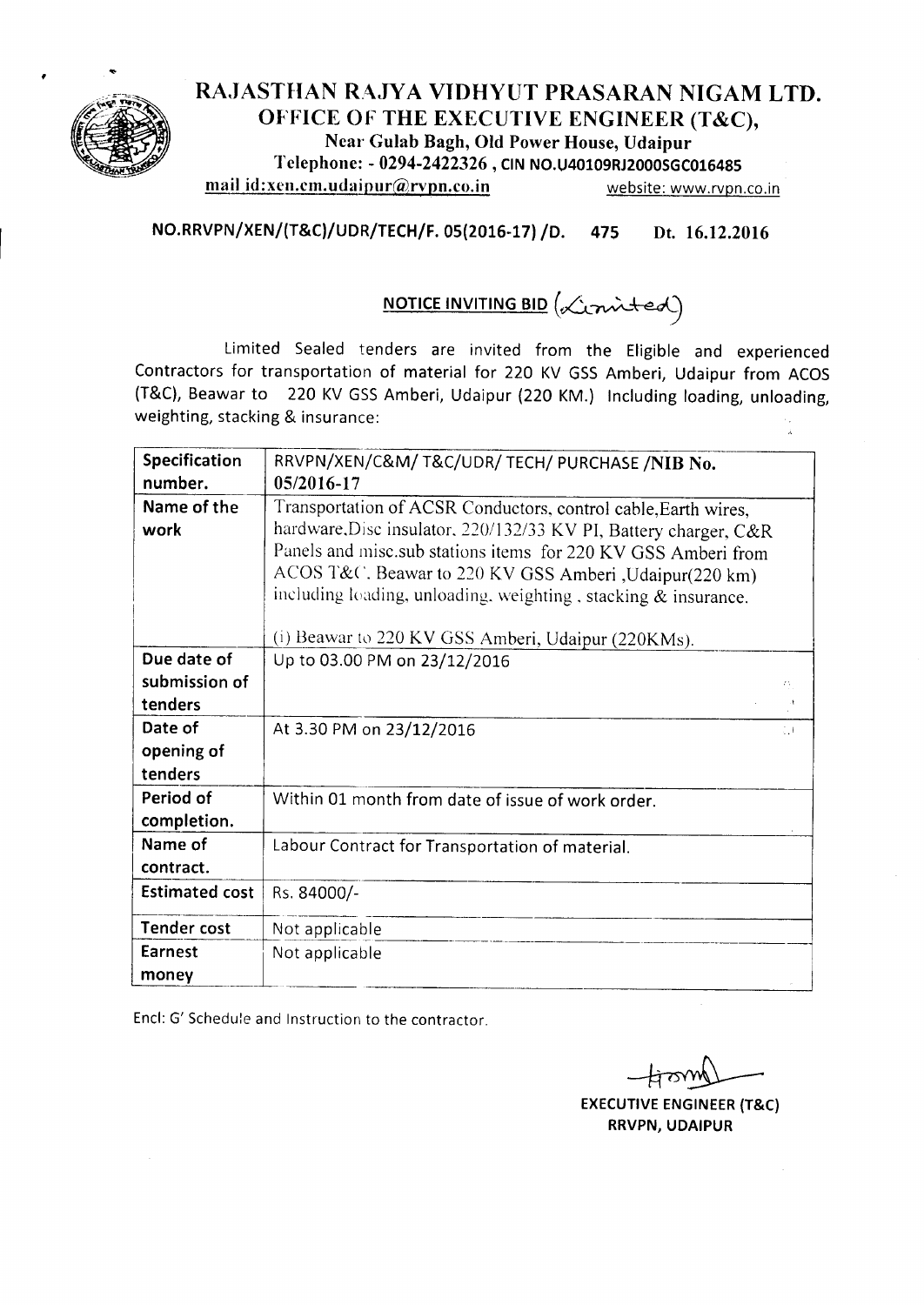

RAJASTHAN RAJYA VIDYUT PRASARAN NIGAM LIMITED Corporate Identity Number (CIN):- U40109RJ2000SGC016485 Regd. Office: VidyutBhawan,Jyoti Nagar, Jaipur-302005 (A Government of Rajasthan Undertaking) OFFICE OF THE ASSISTANT ENGINEER, 132KV GSS SUKHER TCC VII ,UDAIPUR, TEL NO. 0294-2440290 Email: - aen.132.sukher@rvpn.co.in,Website:-www.rvpn.co.in

 $\alpha$ inited NIB No.  $05/204647$ 

----~--------------------------------------------------- -- --

## DATED: 16 12.2016

#### G-SCHEDULE

NAME OF WORK: -Transportation material for 220 KV GSS, Amberi from ACOS (T&C), Beawar to 220 KV GSS Amberi (220 KMs) including loading, unloading, weighting and stacking.

| S.No. | Description/specification                                                                                                                                                                                                                                                                                                                                                | Unit      | Qty. | Rate for<br>each M.T. | <b>Total</b> |
|-------|--------------------------------------------------------------------------------------------------------------------------------------------------------------------------------------------------------------------------------------------------------------------------------------------------------------------------------------------------------------------------|-----------|------|-----------------------|--------------|
|       | Transportation of ACSR Conductors,<br>Control Cable, Earth Wires,<br>hardware, Discinsulator, 220/132/33<br>KV PI, Battery charger, C & R Panels<br>and misc. sub Station items for 220<br>KV GSS Amberi from ACOS<br>T&C, Beawar to 220 KV GSS Amberi<br>including loading, unloading,<br>weighting & stacking.<br>(i) Beawar to 220 KV GSS Amberi<br>(Udaipur)(220KMs) | <b>MT</b> | 70.0 | $1200/-$              | 84,000/-     |

NOTE: - The above rates are inclusive of all taxes service tax and transit insurance.

*Q~\"" \..\_\_Q* ASSISTANT ENGINEER 132 KV GSS, SUKHER RVPNL, UDAIPUR

 $\pm$ thm{ $\sim$ EXECUTIVE ENGINEER(T&C) R.V.P.N.L., UDAIPUR

IIWe hereby declare that I have read all the terms and conditions of the tender documents and agreed to comply the terms and conditions.

> SIGNATURE OF CONTRACTOR WITH SEAL & DATE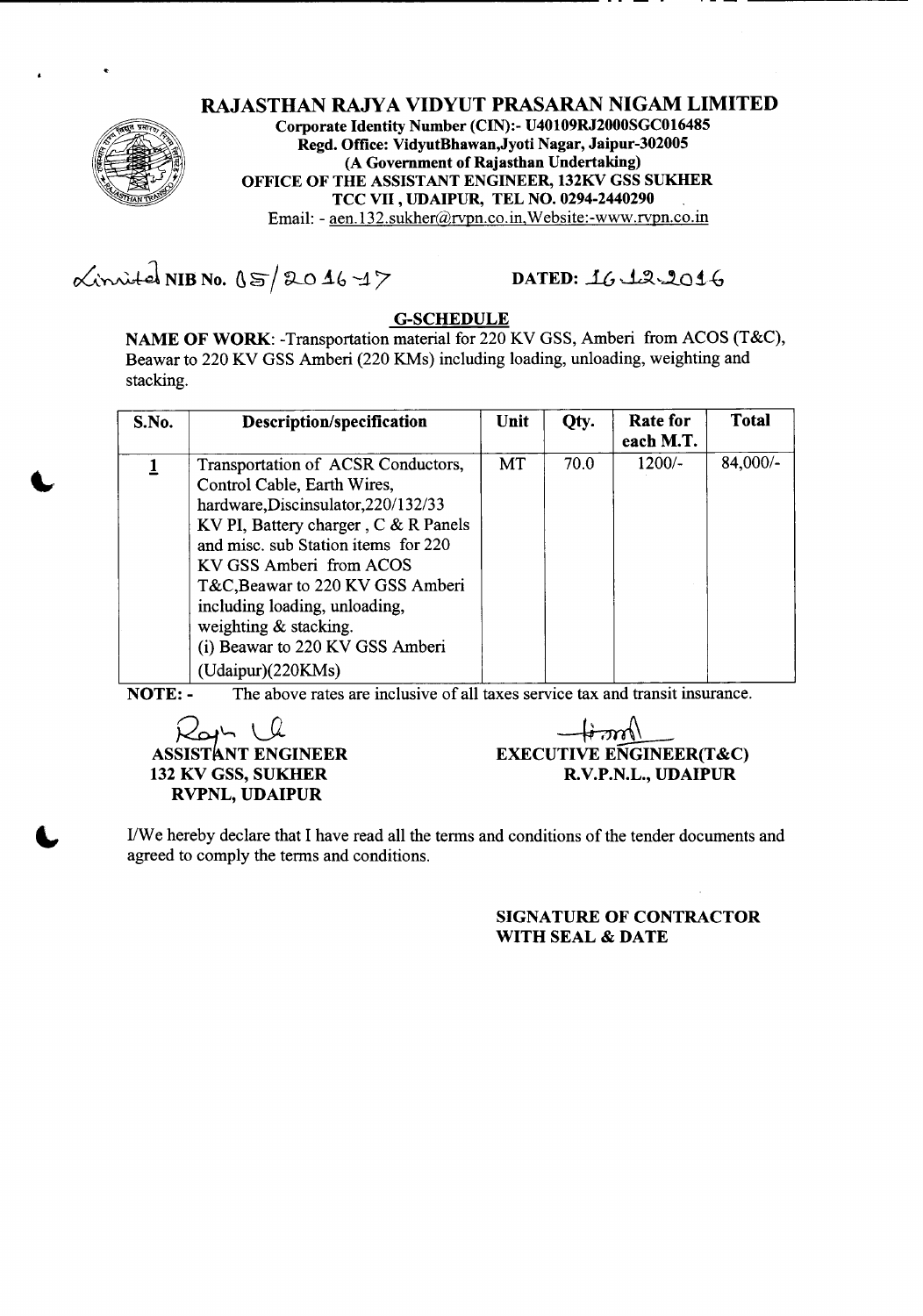## SECTION-I {Instructions for the tenderers)

#### INTRODUCTION:

1.01: The tenderers in his own interest is advised to read very carefully these instructions, the terms and conditions as incorporated in section-I, II, III before filling up of the tender forms. If he has any doubt about meaning of these specifications or any portion thereof he shall before submitting the tender may write/enquire about the same to/from the Executive Engineer(T&C), RVPNL, Udaipur before the specified date of opening of tender in order that such doubts(s) may be removed. Submission of the tender shall be deemed to be conclusive proof of the fact that the tenderer has acquainted him and is in agreement with all the instructions unless otherwise specifically indicated/ commented by him in his tender.

#### The whole procurement process will be governed by the Rajasthan Transparency in Public Procurement Act, 2012 and Rajasthan Transparency in Public Procurement Rules, 2013.

#### 1.02. FILLING OF TENDERS:

- a) Tenders shall be submitted in the form 'G' Schedule attached herewith, fill up all the blanks in the tender form and the schedules and the specifications. The completed forms/ schedules shall be considered as part of the contract documents in the case of successful tender(s).
- b) No alteration should be made in the tender form/specifications and schedules. The tenderer must comply entirely with the specification and "G" schedules. Alternative proposals, if any, shall be clearly stated in the covering letter and shall accompany with copy of the tender.
- c) The tender and all accompanying documents shall be either in Hindi/English language and shall be signed by a responsible and authorized person. The name, designation and authority of the signatory shall be stated in the tender.
- d) Tenders should be filled in with ink or typed. The tender filled in by pencil or otherwise shall not be considered.
- e) All additions, alterations and over writings in the tender must be clearly initialed by the signatory in the tender.
- f) The tenderer must quote the prices strictly in the manner as indicated in the specification, failing which tender is liable for rejection. The rate/prices shall be written in words as well as in figures. Those must not contain any additions, alterations, overwriting, cutting or correction or any other marking, which may leave any room of doubt.
- g) The RVPN will not be responsible to accept any cost involved in the preparation or submission of tender.
- h) Any printed conditions on the tender shall not be accepted by the RVPN. The tenderer shall incorporate his condition, if any, in the covering letter.
- i) The tenderers should sign the tender form in the end of each page of the tender.
- j) All tenders and accompanying documents and shall be addressed to the Executive Engineer (T&C), RVPN, Udaipur.
- k) The tenderer should sign the tender form in the end of each page.
- l) Telegraphic/FAX/Internet/E-Mail offers will not be considered/ entertained.
- 1.03 EARNEST MONEY:-As the estimated cost is below Two. Lacs no earnest money is required from tenderer as per purchase manual clause 25.4(iii)

## 1.04. DOCUMENTS TO BE ENCLOSED WITH THE TENDER:

- 1. Each copy of the tender shall be accompanied with the following schedules, documents and the fact of their having been enclosed shall be indicated on the top of inner cover of the tender. The tender which is not accompanied by any or all of the following schedule, documents or is accompanies by incomplete Annexure /schcdules is liable for rejection.
	- a. Earnest money as per clause No. 1.03 of this specification.
	- b. Techno commercial bid.

 $+20$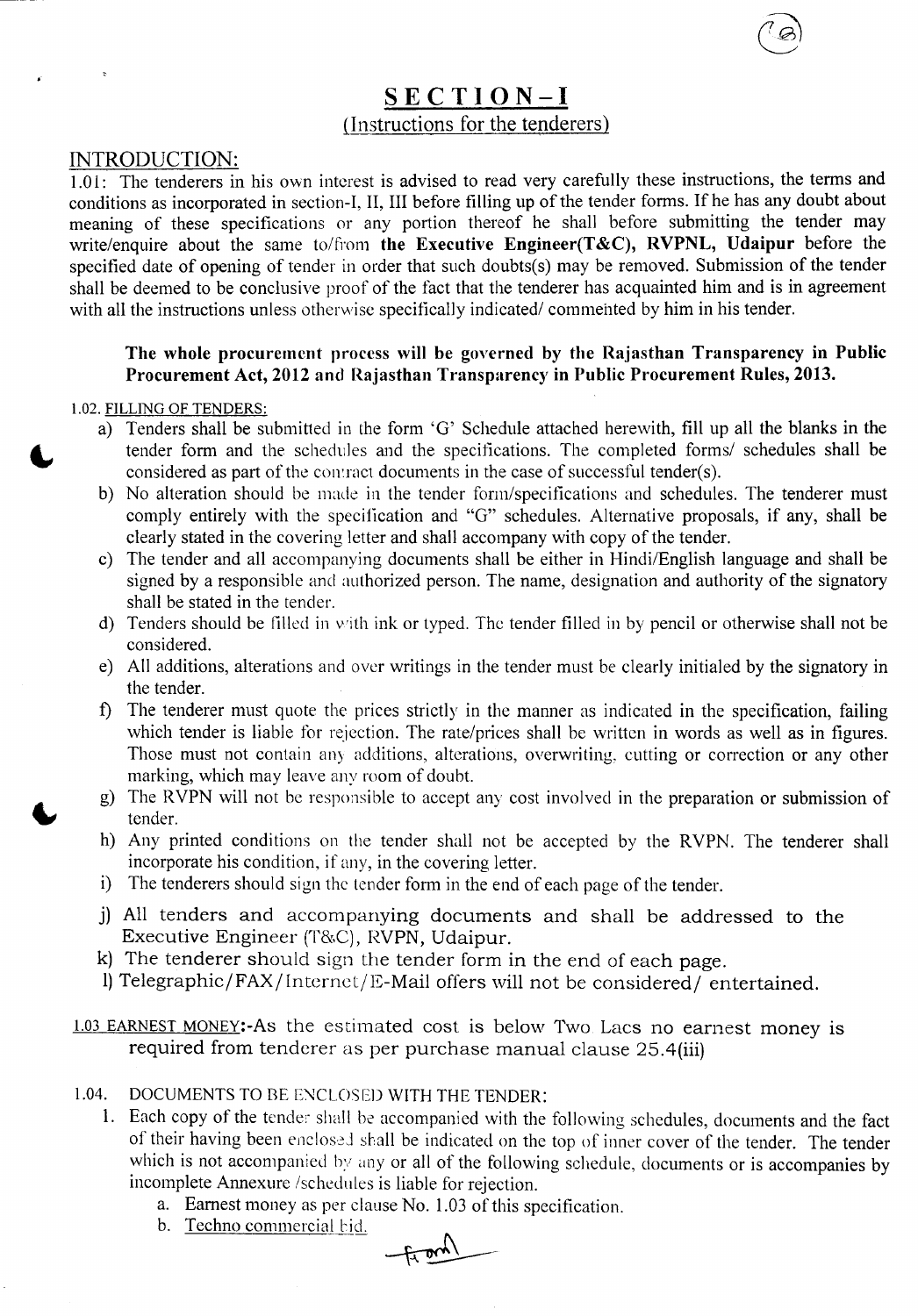- i. Details regarding qualification requirement along-with necessary supporting documents (in schedule I  $&$  IV)
- ii. Departure from specification (Technical and commercial in schedule II), deviation indicated elsewhere will be ignored.
- iii. Completion schedule in schedule III.
- iv. Other detailed information in the schedule or annexure wherever specified in section I to IV. c. Price bid:
	- Price may strictly be filled up in O-Schedule.

## 1.05. RECEIPT AND OPENING OF TENDERS

- a) Sealed/gum pasted covers, in which tenders are enclosed, shall be delivered in the office of the Executive Engineer (T&C), RVPNL, Udaipur not later than 3.00 PM on the date specified in the notice inviting tender. Tender shall not be accepted after the time and date so fixed and will be returned un opened to the tenderer. The tender will be opened in the office of the Executive Engineer (T&C), RVPNL, Udaipur on 3.30PM on the prescribed date in the presence of such tenderers or their authorized representative who may be present.
- b) If the date fixed for opening of the tenders is declared public holiday the tenders shall be received and opened on the date on which office reopen after such holiday on the timing as indicated above.

# 1.06. VALIDITY OF OFFER:

Tenders shall be valid for minimum period of 120 days from the date of opening the tenders. The tenders mentioned as shorter validity period than specified are likely to be ignored.

# 1.07 SIGNATURE OF THE TENDERERS:

The tender must contain the name, designation and place of business of the person (s) making the tender and must be signed by the tenderer with his usual signature. Tender by a partnership firm must be furnished with full names of all partners and be signed with the authorized representative indicating the signature and designation of the person signed with the legal entity of the corporation/company by the Chairman/Secretary or other persons authorized to bind the company/corporation in the matter.

## 1.08 RATES/PRICES:

The rates for the material/work should be quoted as per the form 'G' schedule attached. a. Tenderer must quote prices per unit for execution of the work at the work site including of labour charges and all type of taxes, duties, levies etc and other charges if any. The prices quoted should be firm in all respect and independent of any variation on account of any reason till the completion of the work as per order.

b. The price shall remain valid till completion of the work.

c. The prices quoted should be inclusive of transportation of material. The transportation also includes the loading, weighting,stacking& unloading of material.

c. No representation for enhancement of rates once accepted will be considered.

## 1.09. TAX:

-<del>-------</del> - - - - -

 $\overline{(I)}$ In accordance with the scope of work this is a labour contract of transportation of material hence no Sales Tax/V AT shall be levied. However any tax including Labour welfare cess on such labour contract as applicable shall be to the contractors account.

(II) The Service Tax, if levied, shall be to the contractor's account. RRVPNL shall have no liability on this account.

(III) The INCOME TAX shall be deducted as per prevailing rules/regulations.

## 1.10 QUANTITY:

- a) The quantity of material /work as indicated in the accompanied 'G' schedule is only provisional and the purchaser (RVPN) reserves the right of revising the same at the time of placing the order to any extent.
- b) The purchaser also reserves the right to split the quantities and entrust the order for the specified work/supply of material to two or more tenderers .The tenderers shall agree to accept the order placed on him at the rates/ prices mentioned in his tender and accepted by the purchaser. Also the

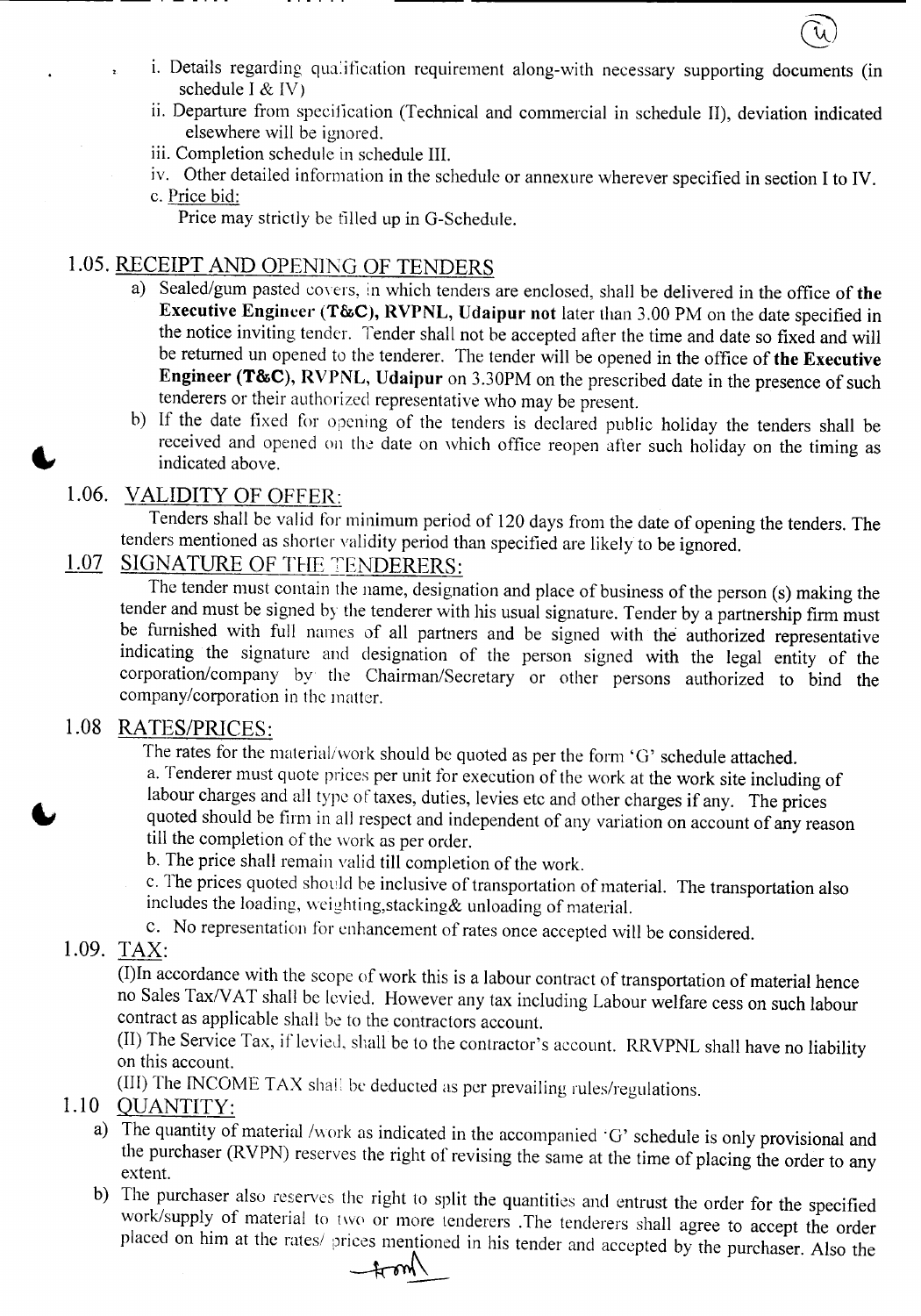incomplete work shall be got executed / completed at the risk and cost of the unsuccessful tenderer *Icontractor.*

#### 1.11 COMPLETION PERIOD:

The work/supply should be completed within 30 days from the date of issue of order., failing which a penalty equivalent to 0.5% per week or part thereof limited to maximum 10% shall be levied on the remaining work. The period for which work held up due to departmental reasons shall not be counted in the completion period.

#### 1.12 GENERAL:

(a) Purchase of copy 0f the speci fication by the tenderer is essential for consideration of his tender. Only one tender will be accepted against each copy of the specification purchased. The copy of the specification is not transferable. The value of tender form once sold cannot be refunded under any circumstances.

(b.) The purchaser does not bind himself to accept the lowest or any tender or any part of tender and shall not assign any reasons for the rejection of any tender or a part thereof.

(c) The tenderer shall treat the details of the specification of the tender document as private and confidential and these shall not be reproduced without the written authority of the purchaser.

(d) The fact of submission of a tender to the purchaser shall be deemed to constitute an Agreement between the tenderer and the purchaser, where such tender shall remain open for acceptance by the purchaser and tenderer shall not have option to withdraw his offer impair or derogate the same. If the tenderer be notified during the validity of tender, that his tender is accepted by the purchaser, he shall be bound by the terms of agreement until and unless formal contract of the same tender has been executed between him and the purchaser in replacement of such agreement.

- (a) The successful tenderer shall have to execute contract document/agreement for the proper fulfillment of the contract. This shall be done by him within 15 days from the date of work order and before commencing the work. The expenses of completing the agreement shall be borne by him and he shall furnish such executed stamped agreement (in triplicate) free of charge. Delay in execution of contract agreement and delay in depositing of security deposit within stipulated period unless otherwise agreed by purchaser shall constitute breach of tender/contract and shall make the tenderer liable for being declared defaulter.
- (b) Any action on the part of the tenderer to revise the price/prices in his own interest after opening of the tenders may result in rejection of the tender and also debarring him from submission of tender to the Nigam at least for one year.

#### 1.13 OTHER TERMS:

1.All non-judicial stamp paper submitted should be duly attested by notary public along-with Notary ticket.

*चित्रा* कै ~ EXECUTIVE ENGINEER (T&C) RVPNL, UDAIPUR

@

 $\overline{\phantom{a}}$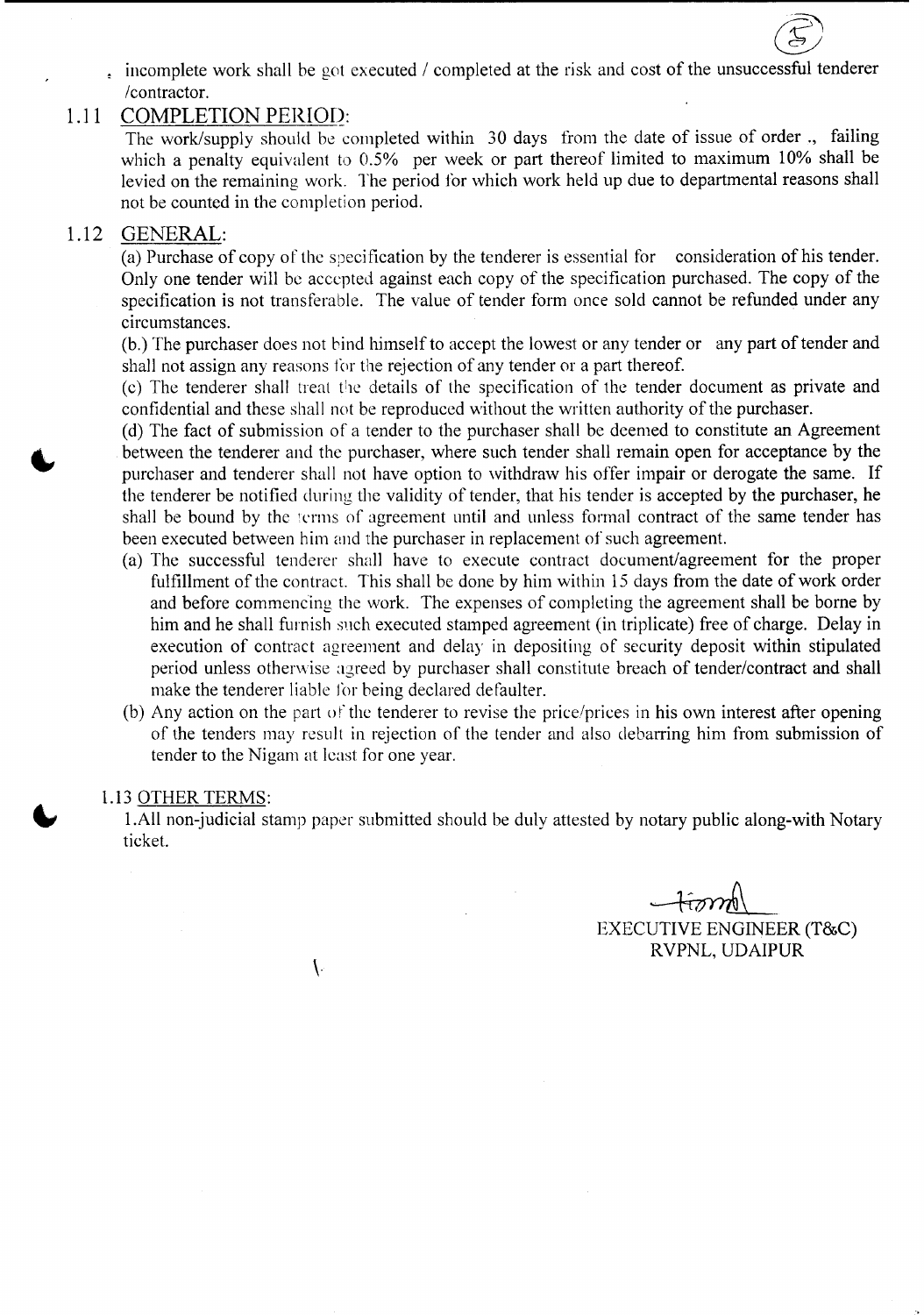# **SECTION-II**

#### GENERAL CONDITIONS OF CONTRACT:

2.00. Notwithstanding anything contained to the contrary in the specification or tender or any subsequent exchange of correspondence, these general conditions of contract shall prevail and shall be binding upon the contractor and any change or variation, expressed or impressed, whatsoever, made in the said general conditions shall not be valid for operation unless expressly sanctioned by the Nigam. The contractor shall be deemed to have fully informed himself and shall have specified knowledge of the provisions of the General conditions of the contract herein.

2.01 DEFINITIONS: In constructing these general conditions of contract and specification the following words shall have the meaning herein assigned to them unless there is anything in the subject of context inconsistent with such construction.

- PURCHASER: Shall mean RRVPNL or RVPN or Nigam represented by the CMD and shall include  $\mathbf{i}$ his Legal personal representatives, successors / assignees and any officer(s) of the Nigam performing the duties/ functions of the purchaser. The CMD shall mean the Chairman & Managing Director, Rajasthan Rajya Vidyut Prasaran Nigam Ltd., Jaipur.
- ii) TENDERER: The "Tenderer" shall mean and include one or more persons or any firm or any company or Body incorporates who has submitted the tender in response to "Invitation of Tender".
- iii) CONTRACTOR: shall mean the tenderer whose tender has been accepted by the purchaser and shall include tenderer heirs, legal representatives, successors, and assignees approved by the purchaser.
- CONSIGNEE: Shall mean and include any officer/official of the RRVPNL who is assigned by **the**  $\underline{\text{i}\text{v}}$ Executive Engineer (T&C), RVPNL Udaipur for performing the duties of consignee, Engineer In charge of the work order.
- THE ENGINEER: shall mean the Executive Engineer/Assistant Engineer of RRVPNL or any other  $\underline{v}$ Engineer or Officer for the time being or from time to time duly authorized and appointed by the purchaser or by any competent authority to act as Engineer or Inspector for the purpose of the contract. In case where no such Engineer has been so appointed, the word "Engineer" shall mean the purchaser or his duly authorized representative.
- PLANT: shall mean and include the plant and material to be provided and work to be done by the  $\overline{vi}$ contractor under the contract.
- CONTRACT: shall mean the contract established between the purchaser and the contractor/supplier  $vii)$ and include the instructions to the tenderers, general conditions, specification, price schedules and drawings in terms of tender, covering letter, letter of intent and schedule of prices and other related documents.
- viii) SPECIFICATION: shall mean the specification, specific conditions annexed to these general conditions and the schedule of rates (if any), and also any other specifications mentioned in the contract or otherwise incorporated from time to time.
- MONTH & WEEK: Month shall mean a period of 30 days and week means a period of SEVEN  $\mathbf{i}(\mathbf{x})$ DAYS.
- CONTRACT PRICE: shall mean the sum named in or calculated in accordance with the provisions  $\mathbf{x}$ of the contract/work order and any amendments thereto.
- $\overline{xi}$ WRITING: shall include any manuscript, type written or printed statement under or over signature or seal as the case may be. Words importing person shall include firm, companies, corporations and other bodies whether incorporating or not. Words importing the singular only shall also include the plural and vice versa where the context requires.
- $\overline{x}$ ii) ENGINEER INCHARGE OF WORK: In charge of work shall mean and include the Executive Engineer, Assistant Engineer, Junior Engineer or any other officer performing the duties of Engineer at the work site.
- xiii) SUCCESSFUL TENDERER: shall mean the tenderer whose tender has been accepted.
- xiv) THE SITE: shall mean place or places named in the contract and shall include, where applicable the lands and buildings upon/ in which the work is to be executed.

 $+$ oml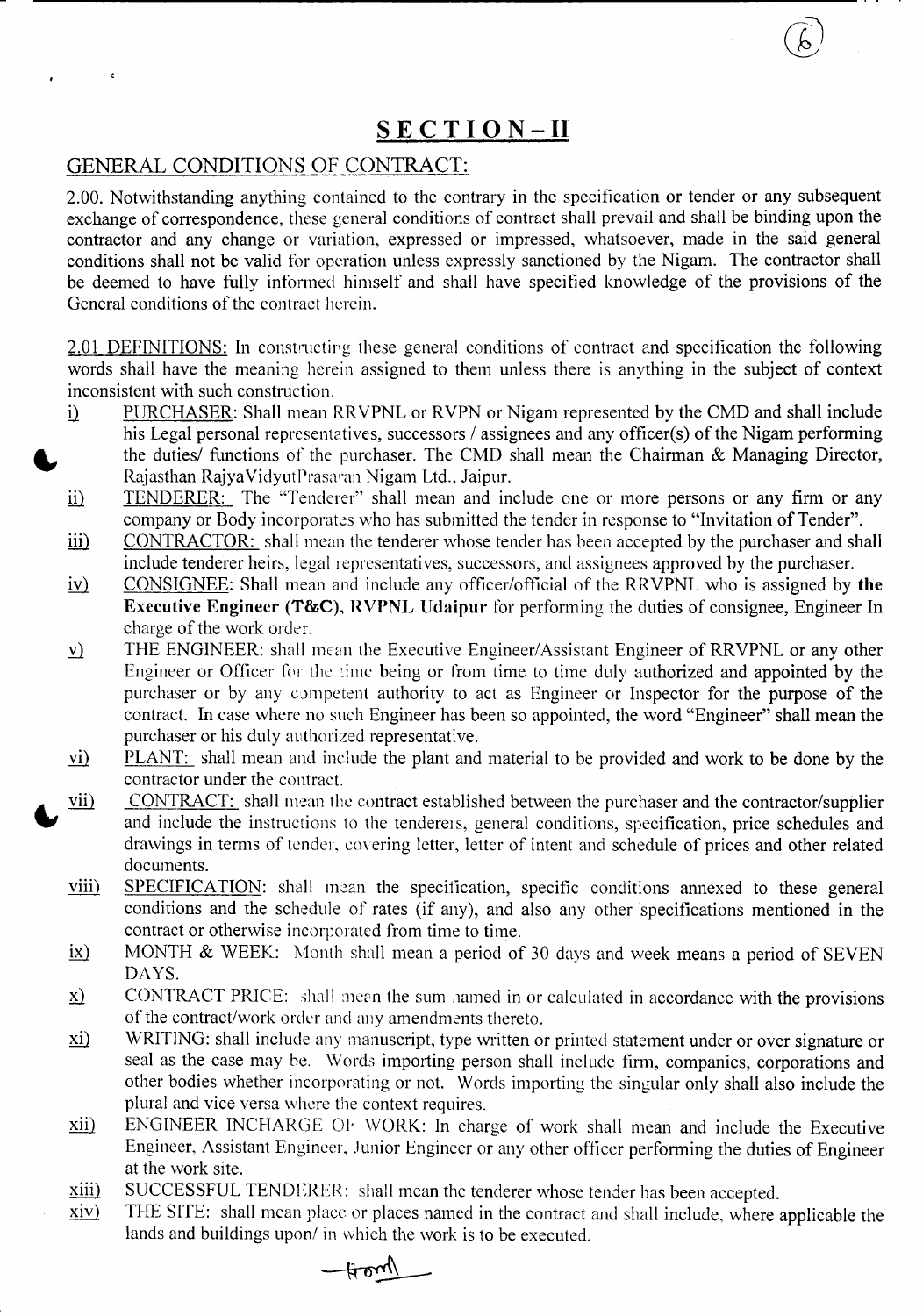xv). THE PLACE OF DELIVERY: shall mean the place of delivery at which the contractor is responsible to deliver the material/execute the work at the contract prices.

2.02 CONTRACT AGREEMENT: The supplier /contractor and purchaser shall as soon as possible, unless otherwise mutually agreed upon enter into a said agreement for the proper fulfillment of the contract. The expenses of completion and stamping of the agreement shall be paid by the supplier /contractor.

#### 2.03 SUBLETING AND ASSIGNMENT:

The supplier/contractor shall not sublet the supply or work without the previous consent in writing of the purchaser to their party and shall not transfer or assign the contract or a part thereof or interest therein or benefit or advantage whatsoever. provided never the less that any such permission granted to the supplier/contractor shall not relieve him from any obligation, duty or responsibility under the contract.

#### 2.04 TERMS OF PAYMENT:

- *(A)* The payment shall be made as under through Accounts Payee cheque after execution of the contract Document and furnishing Security deposit as per the relevant clause: -
- 1. 90% payment of the cost of each consignment/work executed shall be arranged through the Accounts Officer (T&C). RRVPNL, Udaipur on submission of bill in triplicate to the consignee/ Engineer In charge of the work and after completing the contractual formalities.
- 11. Balance 10% payment shall be kept as Misc. deposit, which shall be refunded after 3 month of completion of all the supplies/ work and accepted by the Engineer In charge subject to satisfactory performance of the work done and submission of complete MAS Accounts. The payment will be made only after a material account statement of items received and used or returned to stores is settled and on furnishing of 10% Performance Bank Guarantee as per Clause No. 2.29. Any discrepancy in the quantities shall have to be made good by the contractor or recovery of its costs shall be affected at double the issue rate while setting the balance payment. Before claiming 90% payment, the following documents are required to be furnished
	- (a) Agreement bond.
	- (b) CPF Schedules of the workers of the contractor or registration certificate of the firm/contractor with the RPF Commissioner and monthly statement of depositing the CPF of his employees with the PF Commissioner as per Clause No. 2.07.

#### 2.05: PRICES:

a. The tenderer must quote prices per unit for execution of the work and the work site inclusive of labour charges and all type of taxes, duties, levies, etc. and other charges, if any. The prices quoted should be firm in all respect and independent of any variation on account of any reason till the completion of the work as per order.

b. The price shall remain valid till completion of the work.

c. The prices quoted should be inclusive of cost of transportation of line & structure material which also includes the loading and unloading of stucking of material.

d. No representation or enhancement of rates once accepted will be considered.

## 2.06: EMPLOYEES PROVIDENT FUND:

The contractor shall have to submit every month that he is an establishment covered under Employee Provident fund and Misc. provisions Act 1952 and is having a separate code No. with the Provident fund commissioner and also that the provident fund contribution in respect of all the employees employed by him along-with with employers shares of contribution etc. is being deposited with the Provident Fund authorities and shall also submit certified photo copies of challan of deposit. In absence of above the contractor shall be liable to deposit employees as well as employers contribution and other charges in respect of all the employees engaged by him for the said work with the Nigam along-with the details of employees, their names and the amount of contribution as per Nigam's CPF rules every month. In case of failure, Nigam shall be entitled to deduct 16% amount from his bills. The form no.2  $\&$  6 (CPF  $&$  FPF) shall also have to be attached by the contractor along-with his running/ final bills.

 $\pm m$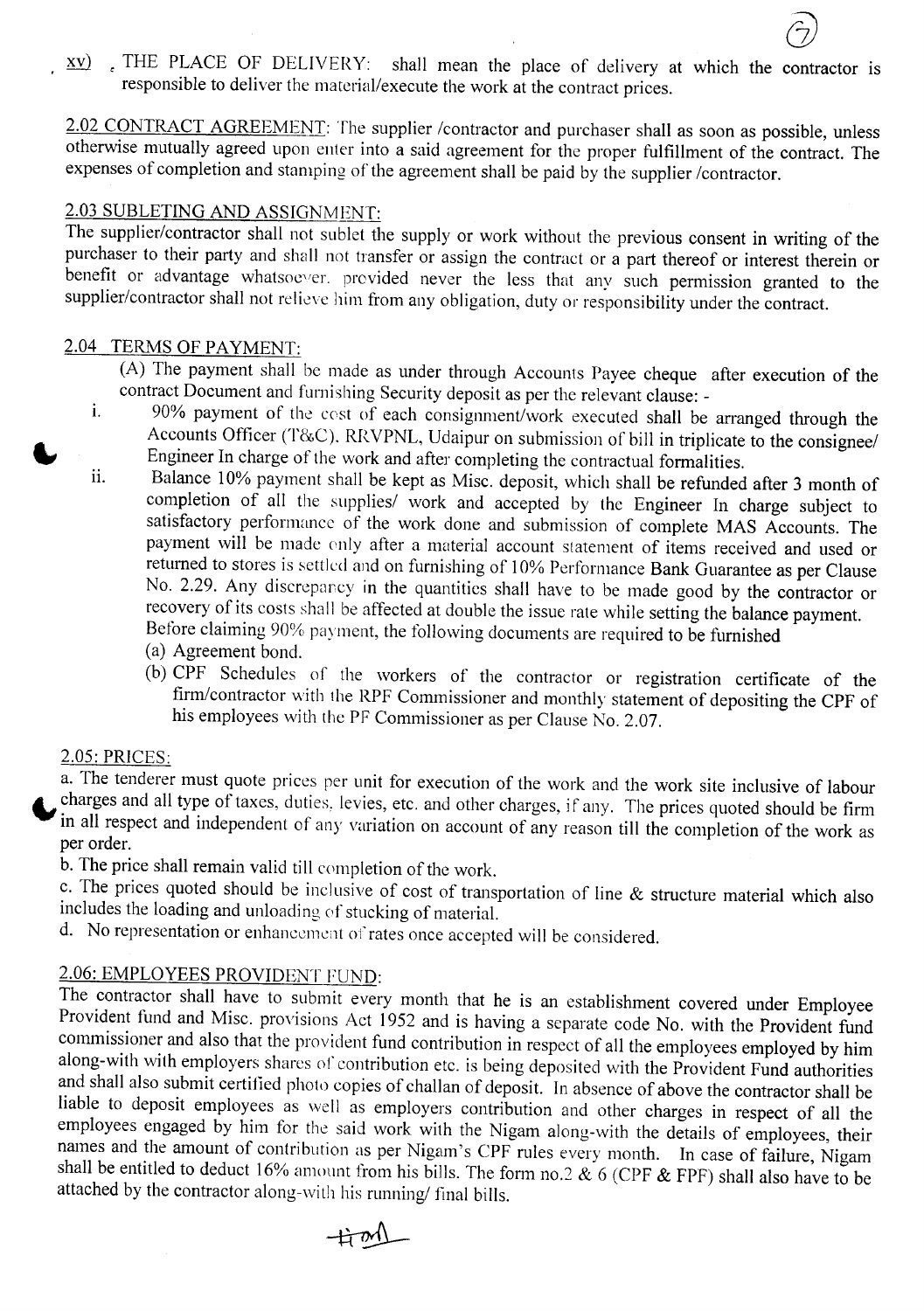### , <u>2.07: METHOD OF MEASUREMENT</u>

(a) No Kilometer measurement shall be made at site in respect of transportation these measurement shall be bases on the weight in MT.

®

## 2.08: GUARANTEE:

The Transportation work will be covered under guarantee period against any defects arising from workmanship upto a period on which the work is completed in all respects and handed over for operation and material account is settled to the satisfaction of the RRVPNL.

### 2.09. TRANSPORTATION OF MATERIAL:

Measurement shall be taken on the weight in MT. The payment shall be made as per the weight of material transported (in MT)

## 2.10: INSPECTION:

The material is to be transported should be as per the requirement intimated by the officer Incharge *I* consignee nominated by the Nigam.

### 2.11: MOTOR VEHICLE ACT:

All the transportation work(s) covered by the contractor shall be in accordance with the Motor Vehicle Acts in force with the latest amendments and Rules made thereunder.

#### 2.12: LEGAL LIABILITY:

The contractor shall be liable for legal complications, which may crop up during the course of execution of their contract.

## 2.13: FINANCIAL LIABILITY:

The contractor shall also be responsible for financial liability, which may accrue to him of his personnel and Nigam Personnel during the course of contract. The contractor shall also be liable to pay any statutory taxes / levies and duties etc. of the state/ central Govt. which may accrue during the course of contract or in future related to the contract.

#### 2.14: GENERAL LIABILITY:

The contractor shall be liable for any damage, theft, missing of his own equipments and materials as well as to the Nigam's material and equipmcnts during the course of execution of the work.

# 2.15: CHANGE OF NAME OF THE TENDERER/CONTRACTOR:

At any stage after tendering the Nigam shall deal with the contractor only in the name and at the address under which he has submitted tender. All the liabilities/responsibilities for due execution of the contract are of the contractor.

## 2.16: DEDUCTION FROM CONTRACT PRICES:

The amount of all cost/damage or expenses or other sums which under a particular contract shall be payable by the contractor and shall be deducted from the contractors amount due or becoming due under any other contract without prejudice to the Nigam's right to recover the same by ordinary process of law.

# 2.17: CONTRACT DOCUMENT AND AGREEMENTS:

The order placed under this specification shall be governed by the terms and conditions as incorporated in this section of the specification as well us instructions to tenderers and as given in the purchase order and its annexure). The terms and conditions as specified in the section I, II. III, if differ from the terms as indicated in the purchase order and its annexure(s) the later

Shall prevail. The contract shall for all purposes be construed according to the laws of India and subject to jurisdiction of courts in Rajasthan only. For the due fulfillment of the contract, the contractor shall execute an agreement, in triplicate. in the prescribed form (to be obtained from the purchaser) on non-judicial stamp paper of worth Rs. 500/- or as per stamp duty applicable of Govt. of Rajasthan. Such agreement shall be executed and signed by the competent authority of the contractor on each page with seal thereof. The original copy is only to be executed on the stamp paper. The remaining two copies may be executed on simple paper. Such complete agreement form along-with the contract documents shall be required to be returned to the purchaser within a period of 15 days from the receipt of order duly signed on the each page. The contract documents shall mean and include the following:

- 1. Contract agreement.
- 2. Purchase order and its annexure
- 3. Terms and conditions of the specification
- 4. Instructions to tenderers

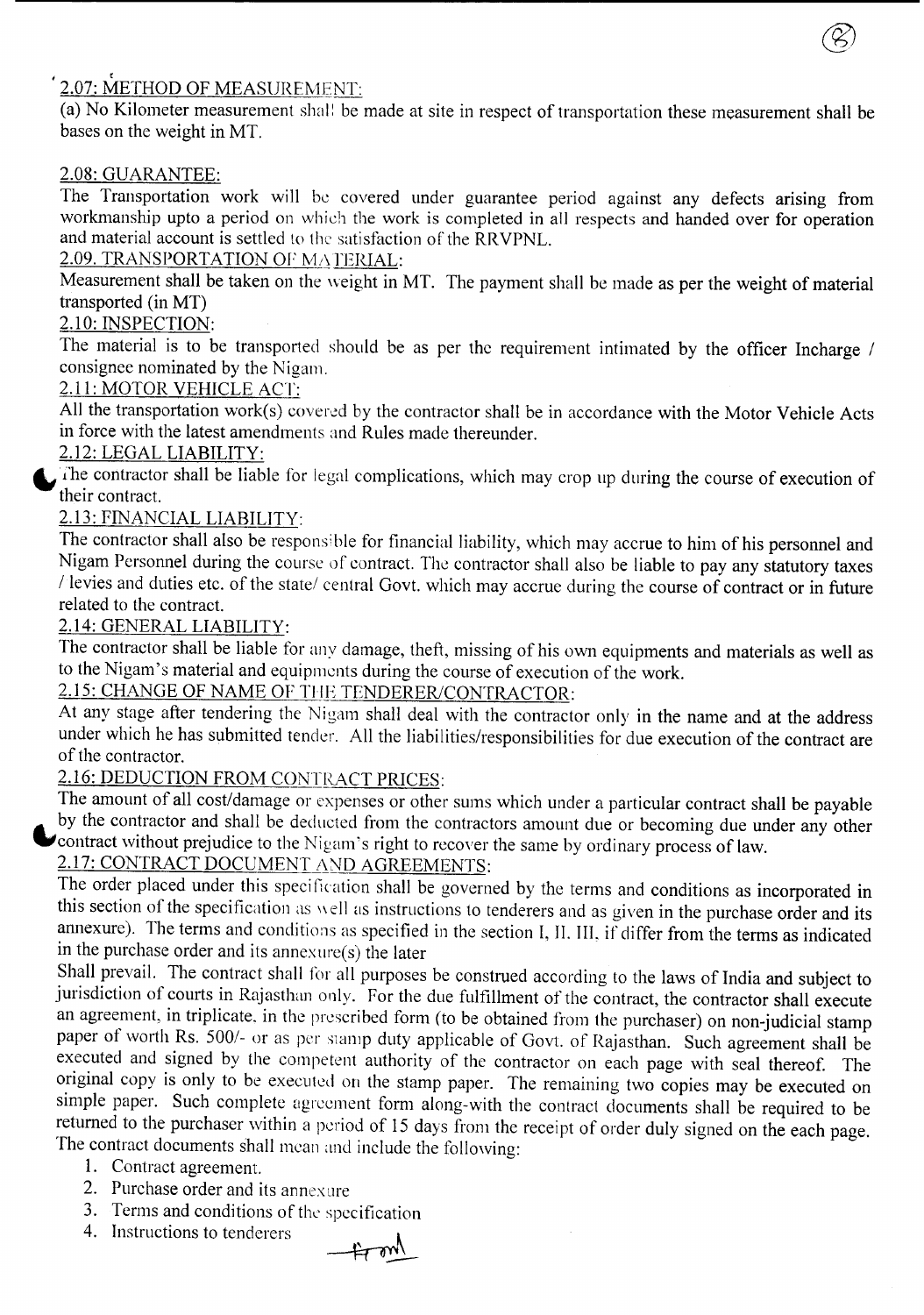, 5. General conditions of contract of the specification Section-II(A), Section III and Section IV.

The charges in respect of vetting  $\&$  execution of the contract shall be borne by the contractor. The contractor shall be furnished with an executed counterpart of the agreement.

# 2.18: T&P

You shall arrange all type of tools required during the transportation work at your own cost. The amount of insurance cover for T&P items shall be intimated separately.

## 2.19: SAFETY MEASURES:

The contractor shall follow a safe method of working so that there is no damage to the Nigam's material and also no injury to any of his workers. The contractor shall be fully responsible for his workers and RVPNL not be responsible for any type of accident minor or fatal to any person at work's site. Staff insurance charges if any, shall be borne by the contractor.

2.20: DAMAGE TO NIGAM'S MATERIAL:

The contract will be responsible for safe custody of material at site so as to avoid any chance of damages/theft to Nigam's material/installed property. The loss shall be recovered from the contractor. You will be responsible for safe custody of all the tower material as well as line material issued by the Nigam for the work till taking over the towers/line by the Nigam after completion of work. You will have to make good the losses/damages accrued to the material while in your possession.

## 2.21: DISPUTE:

All disputes, differences and questions whatsoever arising between the purchaser and supplier/contractor when or in relation to or in connection with the contract shall be deemed to have arisen at Udaipur and no courts other than the court in Udaipur shall have jurisdiction to entertain or try the same.

## 2.22: FURTHER CORRESPONDENCE:

All correspondence pertaining to the purchase/work order in respect of any clarification required on the terms and conditions etc. should be addressed to the Executive Engineer(T&C)/Superintending Engineer (T&C), RRVPNL, Udaipur.

#### 2.23: COMPLETION PERIOD

The work should be completed within a period of 30 days from the date of issue of order, failing which penalty equivalent to 0.5% per week or part thereof limited to maximum of 10% will be imposed on the remaining work. The period for which work held up due to departmental reasons shall not be counted in the completion period..

#### 2.24: CANCELLATION OF ORDER

- i) Order placed can be cancelled as per the decision of in consultation with AO (T&C), RRVPNL, Udaipur or as per applicable provisions from time to time.
- ii) In case of failure to complete the work within the completion period then the Executive Engineer (T&C), RVPNL, Udaipur/Superintending Engineer (T&C), Udaipur shall be at liberty to cancel the order and forfeit finn's EMD and SO.

#### 2.25: ACCEPTANCE OF ORDER

The acceptance of the order shall be intimated to the Executive Engineer (T&C), RVPNL, Udaipur within 7 days of the receipt of the order failing which it will be presumed that the terms & conditions incorporated in the order are accepted to the supplier.

## 2.26: PERFORMANCE GUARANTEE:

In order to ensure compliance of the provisions contained in clause No.2.05 above the successful contractor irrespective of his being a registered vendor with RRVPNL or not shall be required to furnish a performance bank guarantee after completion of work and before claiming balance 10% payment from any scheduled bank for an amount equivalent to the 10% of the contract value on Non judicial stamped paper of Rs. 100/ duly authenticated either by the 1st Class Magistrate or Notary public or directly confirmed by the issuing bankers.

#### 2.27 INCHARGE OF WORK:

## The Assistant Engineer (132 KV GSS), RVPN, Sukher.

Under the control of Executive Engineer(T&C),RVPL, Udaipur shall be the officer In-charge of the work. He will give the layout, supervise the work and verify the bills of the contractor and attend all other matters pertaining to this contract.

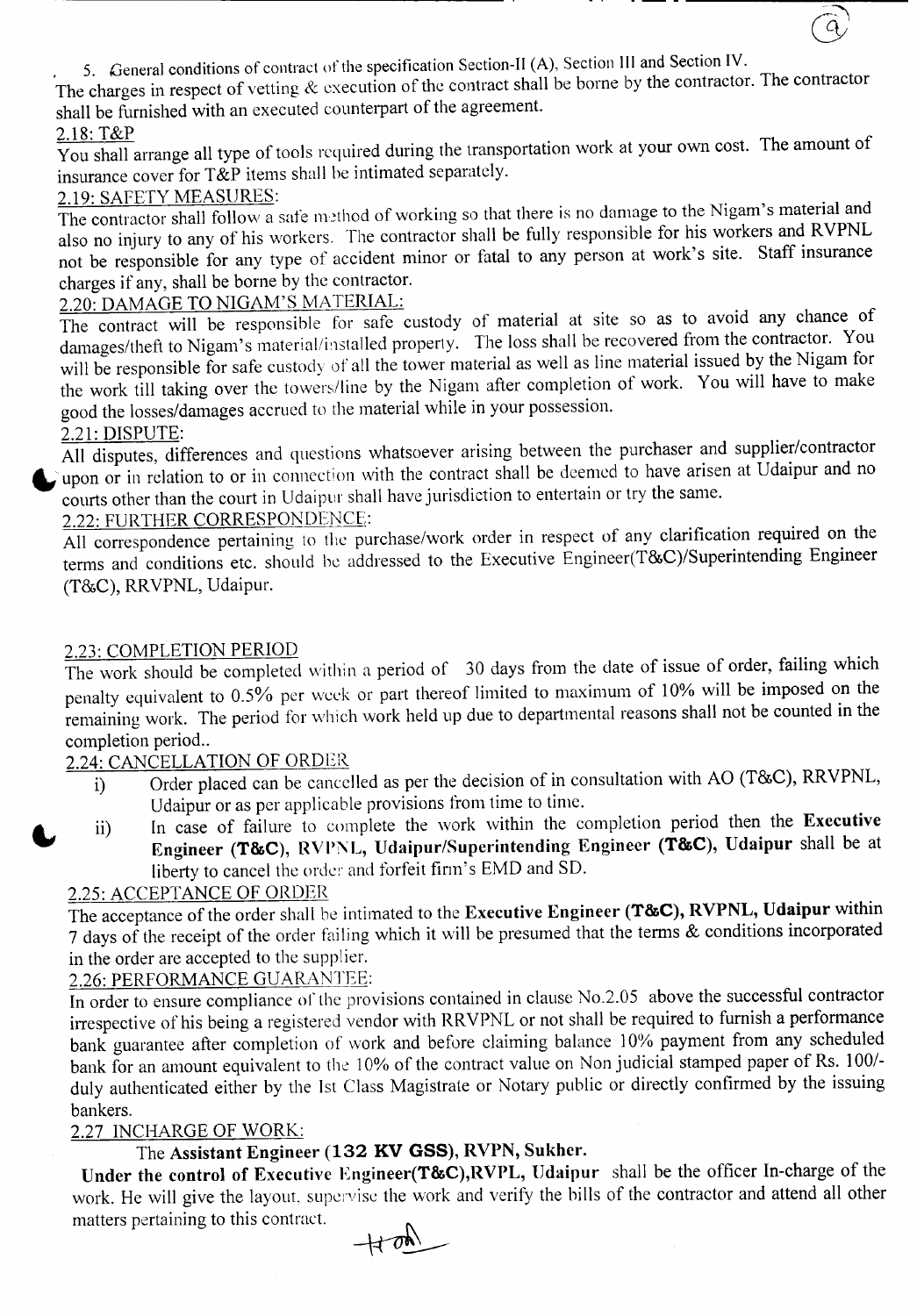# 2.28: SIGNING OF AGREEMENT:

You will be required to execute an agreement on the Non Judicial stamp paper worth Rs. 500/- in the prescribed Performa before commencement of the work.

## 2.29: REQUIREMENT OF ITCC/SICC:-

Submission of ITCC/STCC will not form the part of the contractual formalities and the same will not be insisted for releasing payment of supply bill. However, in cases where notices are received by the Nigam from commercial Taxation / Income Tax department for effecting recovery from the bills of the firm, the same shall be affected as per rules.

 $\hat{\text{H}}$ on $\hat{\text{D}}$ ~ EXECUTIVE ENGINEER (T&C) RVPNL, UDAIPUR

V